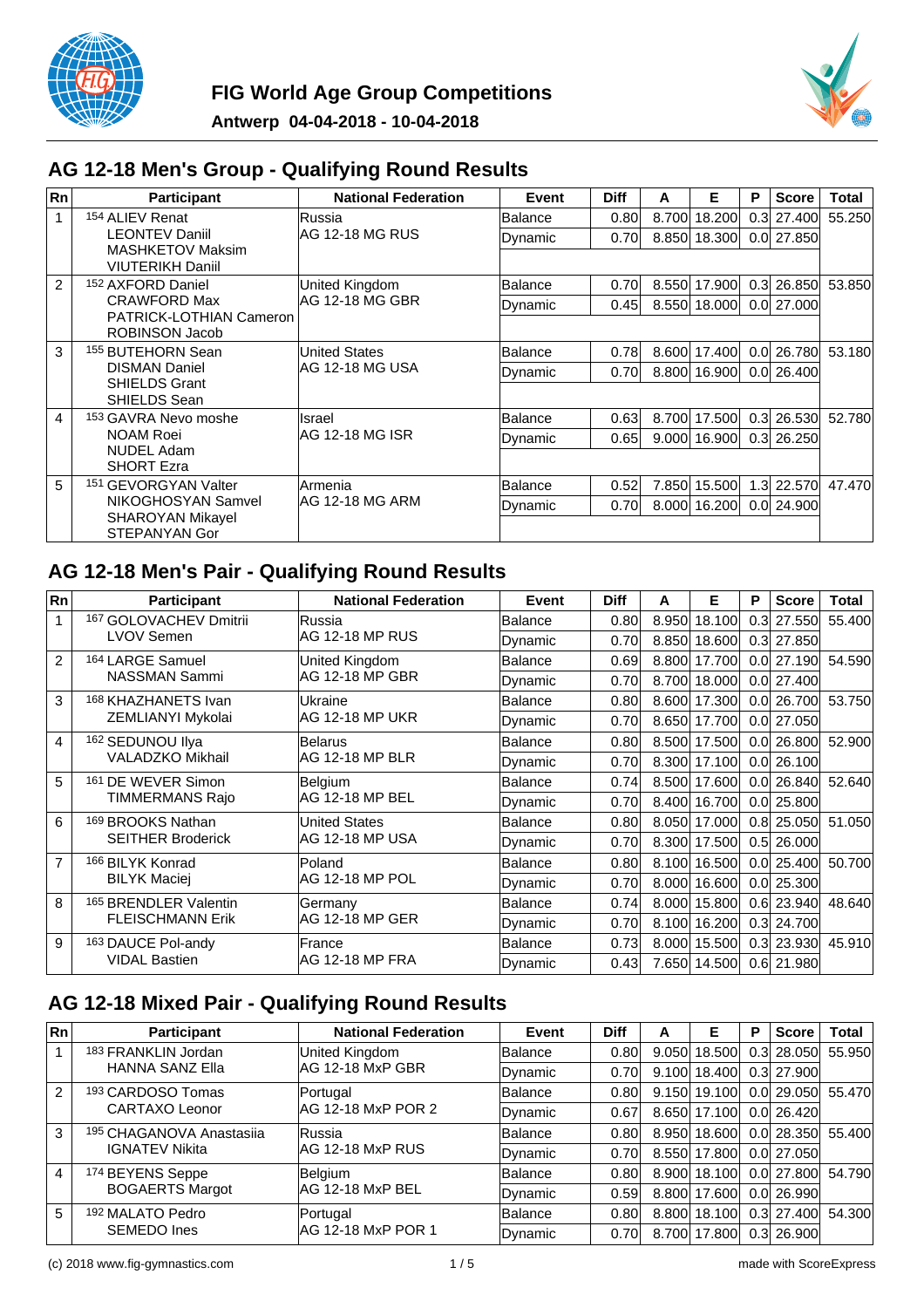

# **FIG World Age Group Competitions**



### **Antwerp 04-04-2018 - 10-04-2018**

| 6              | 188 MARTINO Lorenzo<br><b>SIRCA Rebecca</b>        | <b>Italy</b><br>AG 12-18 MxP ITA           | Balance<br>Dynamic        | 0.80<br>0.70 | 8.600 18.200<br>8.200<br>17.100    | 0.3        | $0.3$ 27.300<br>25.700       | 53.000 |
|----------------|----------------------------------------------------|--------------------------------------------|---------------------------|--------------|------------------------------------|------------|------------------------------|--------|
| $\overline{7}$ | 186 JERIOMKIN Sascha<br><b>BARTEL Xenia</b>        | Germany<br>AG 12-18 MxP GER 2              | Balance<br>Dynamic        | 0.80<br>0.70 | 8.400 17.500<br>8.550 17.000       |            | $0.0$ 26.700<br>$0.0$ 26.250 | 52.950 |
| 8              | 197 HOLIAK Volodymyr<br><b>STETSIUK Anastasiia</b> | Ukraine<br>AG 12-18 MxP UKR                | <b>Balance</b>            | 0.80<br>0.70 | 8.650<br>17.400<br>8.450 16.900    | 0.0        | 26.850<br>$0.0$ 26.050       | 52.900 |
| 9              | 189 KRAVCHENKO Olessiya<br><b>LUKIN Roman</b>      | Kazakhstan<br>AG 12-18 MxP KAZ 1           | Dynamic<br><b>Balance</b> | 0.64         | 8.700 17.600                       | 0.6        | 26.340                       | 52.890 |
| 10             | 176 KULENOK Darya<br><b>YERMILAU Dzmitry</b>       | Belarus<br>AG 12-18 MxP BLR 2              | Dynamic<br>Balance        | 0.70<br>0.80 | 8.650 17.500<br>8.500 18.400       | 0.3        | 26.550<br>$0.6$ 27.100       | 52.800 |
| 11             | 198 NEWLIN Carina<br><b>WHITE Dorian</b>           | <b>United States</b><br>AG 12-18 MxP USA 1 | Dynamic<br><b>Balance</b> | 0.70<br>0.80 | 8.200 17.300<br>8.700<br>16.800    | 0.0        | $0.5$ 25.700<br>26.300       | 52.800 |
| 12             | 177 LYUTSKANOV Ivaylo                              | Bulgaria<br>AG 12-18 MxP BUL               | Dynamic<br><b>Balance</b> | 0.70<br>0.80 | 8.500 17.300<br>8.400 17.100       | 0.0        | $0.0$ 26.500<br>26.300       | 52.650 |
| 13             | VELINOVA Mihaela<br>175 HARBACHUK Aryna            | Belarus                                    | Dynamic<br>Balance        | 0.70<br>0.80 | 8.550 17.100<br>8.350 17.900       | 0.0        | 26.350<br>$0.5$ 26.550       | 52.600 |
| 14             | <b>SAMKEVICH Barys</b><br>178 LUPIANEZ Luz         | AG 12-18 MxP BLR 1<br>Spain                | Dynamic<br><b>Balance</b> | 0.70<br>0.73 | 8.250 17.600<br>8.650<br>17.800    | 0.5<br>0.5 | 26.050<br>26.680             | 52.580 |
| 15             | <b>MEDINA</b> Ismael<br>185 BORCEA-PFITZMANN       | AG 12-18 MxP ESP 1<br>Germany              | Dynamic<br>Balance        | 0.70<br>0.80 | 8.400 17.300<br>8.400 17.400       | 0.5        | $0.5$ 25.900<br>26.100       | 52.500 |
|                | Florian<br>RAWOLLE Samira                          | AG 12-18 MxP GER 1                         | Dynamic                   | 0.70         | 8.600<br>17.600                    | 0.5        | 26.400                       |        |
| 16             | 191 KAMINSKA Nikola<br><b>WROBEL Michal</b>        | Poland<br>AG 12-18 MxP POL                 | <b>Balance</b><br>Dynamic | 0.75<br>0.70 | 8.250 17.100<br>8.500<br>17.000    | 0.0        | $0.0$ 26.100<br>26.200       | 52.300 |
| 17             | 187 FAINSHTEIN Hadar<br><b>WEISSMAN Meron</b>      | Israel<br>AG 12-18 MxP ISR                 | <b>Balance</b><br>Dynamic | 0.80<br>0.61 | 8.500 17.000<br>8.650 17.800       | 0.5        | $0.8$ 25.500<br>26.560       | 52.060 |
| 18             | 182 NERGEL Matheo<br>REBOUL Leena                  | France<br>AG 12-18 MxP FRA 2               | Balance<br>Dynamic        | 0.79<br>0.70 | 8.450 17.100<br>8.300 16.200       | 0.5        | 25.840<br>$0.5$ 24.700       | 50.540 |
| 19             | 179 PINTOR Sandra<br>SIERRA Alexandre              | Spain<br>AG 12-18 MxP ESP 2                | <b>Balance</b><br>Dynamic | 0.78<br>0.61 | 8.300<br>16.000<br>8.400<br>16.900 |            | $0.6$ 24.480<br>$0.0$ 25.910 | 50.390 |
| 20             | 199 ALVAREZ Mia<br><b>BREEN Carson</b>             | <b>United States</b><br>AG 12-18 MxP USA 2 | <b>Balance</b><br>Dynamic | 0.79<br>0.56 | 8.350 17.200<br>8.050<br>16.000    | 0.3        | $0.3$ 26.040<br>24.310       | 50.350 |
| 21             | 184 GIBRADZE Lasha<br>SHIUKASHVILI Mariam          | Georgia<br>AG 12-18 MxP GEO                | Balance                   | 0.76<br>0.69 | 8.250<br>16.900<br>8.250 16.100    | 0.3        | 25.610<br>$0.3$ 24.740       | 50.350 |
| 22             | 172 NICOLL Andrew<br><b>PICKER Whitney</b>         | Australia<br>AG 12-18 MxP AUS 2            | Dynamic<br>Balance        | 0.47         | 8.350 17.100                       |            | $1.1$ 24.820                 | 50.260 |
| 23             | 171 ALCOCK Matthew<br><b>MCLEAN Ebony</b>          | Australia<br>AG 12-18 MxP AUS 1            | Dynamic<br>Balance        | 0.64<br>0.68 | 8.400 16.900<br>8.450 15.800       |            | $0.5$ 25.440<br>$0.3$ 24.630 | 49.900 |
| 24             | 196 DE SOUSA Hugo                                  | Switzerland                                | Dynamic<br>Balance        | 0.62<br>0.63 | 8.050 16.600<br>8.150 16.200       |            | $0.0$ 25.270<br>$0.0$ 24.980 | 49.260 |
| 25             | <b>MOUNIER Sarah</b><br>190 MUKHAMEJAN Alina       | AG 12-18 MxP SUI<br>Kazakhstan             | Dynamic<br>Balance        | 0.53<br>0.79 | 8.050 15.700<br>8.150 15.900       |            | $0.0$ 24.280<br>$0.8$ 24.040 | 48.890 |
| 26             | YAMPOLSKIY Anton<br>194 BOTHA Zandri               | AG 12-18 MxP KAZ 2<br>South Africa         | Dynamic<br>Balance        | 0.70<br>0.80 | 8.350 16.300<br>7.700 16.100       |            | $0.5$ 24.850<br>$0.5$ 24.100 | 48.250 |
| 27             | <b>KLEYNHANS Phillippus</b><br>173 RICHTER Nico    | AG 12-18 MxP RSA<br>Austria                | Dynamic<br>Balance        | 0.70<br>0.56 | 7.850 16.100<br>7.800 15.700       |            | $0.5$ 24.150<br>$0.6$ 23.460 | 48.030 |
| 28             | <b>MEINHARD Lena</b><br>180 KANN Matthias          | AG 12-18 MxP AUT<br>Estonia                | Dynamic<br>Balance        | 0.52<br>0.40 | 8.150 15.900<br>6.250 13.400       |            | $0.0$ 24.570<br>1.2 18.850   | 39.970 |
| 29             | <b>KRUBERG Caroline</b><br>181 JIMENEZ-PAYAN Léo   | AG 12-18 MxP EST<br>France                 | Dynamic<br>Balance        | 0.42         | 6.400<br>14.300                    |            | $0.0$ 21.120                 | 0.000  |
|                | PAULO Mathilda                                     | AG 12-18 MxP FRA 1                         | Dynamic                   |              |                                    |            |                              |        |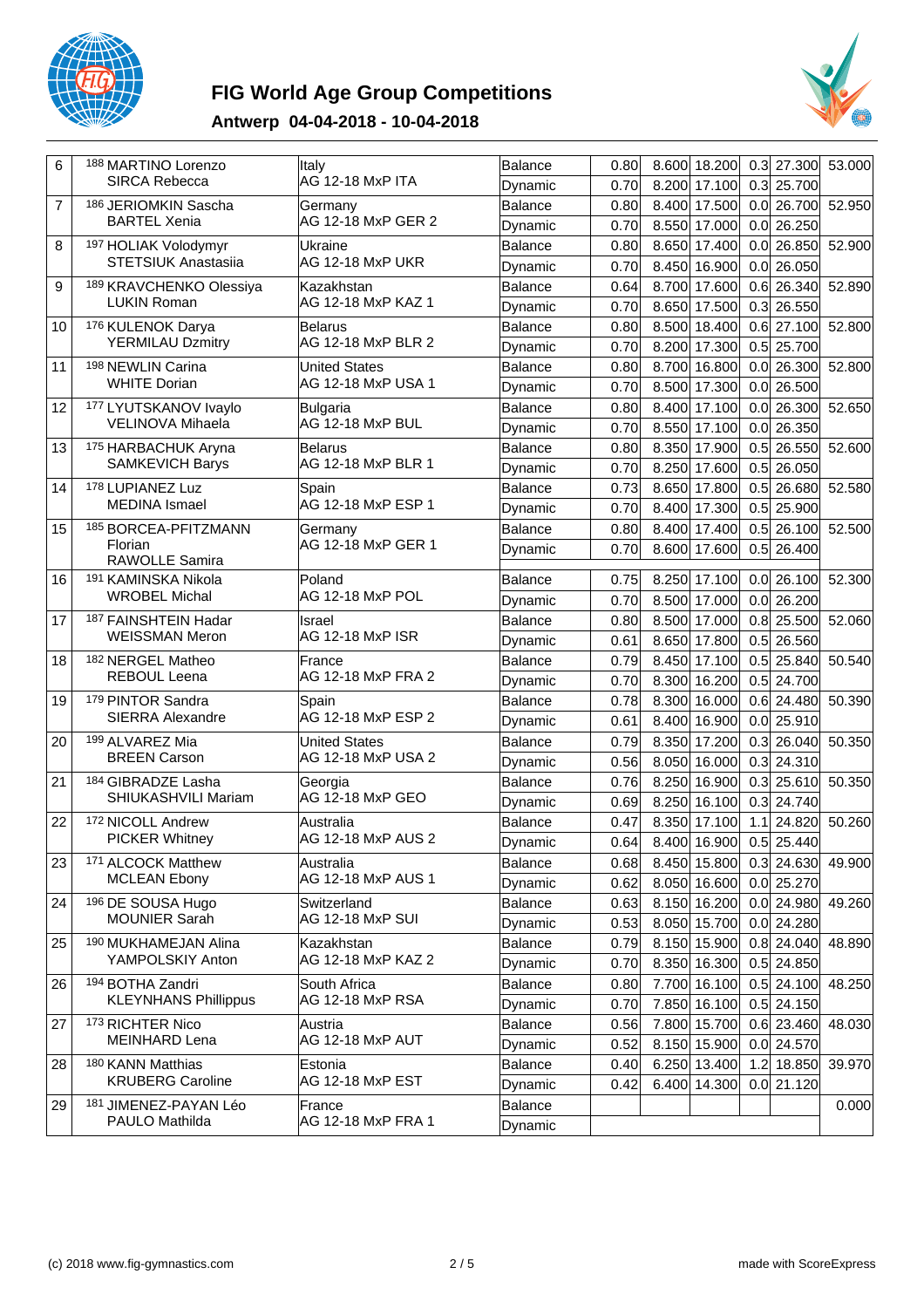



## **AG 12-18 Women's Group - Qualifying Round Results**

| Rn             | Participant                                         | <b>National Federation</b>      | Event                     | <b>Diff</b>  | A     | Е                            | P   | <b>Score</b> | Total                          |
|----------------|-----------------------------------------------------|---------------------------------|---------------------------|--------------|-------|------------------------------|-----|--------------|--------------------------------|
| $\mathbf{1}$   | 230 IUMASHEVA Inna                                  | Russia                          | Balance                   | 0.80         | 9.000 | 18.500                       | 0.0 | 28.300       | 56.150                         |
|                | POLISHCHUK Sofia<br>TIKHOMIROVA Daria               | AG 12-18 WG RUS                 | Dynamic                   | 0.70         | 8.750 | 18.400                       |     | $0.0$ 27.850 |                                |
| $\overline{2}$ | 221 BAVARSKY Liya                                   | Israel                          | <b>Balance</b>            | 0.80         |       | $9.050$ 18.100               |     | $0.0$ 27.950 | 55.400                         |
|                | <b>HANIEN Romi</b><br><b>HURVITZ Anat</b>           | AG 12-18 WG ISR 1               | Dynamic                   | 0.70         | 8.850 | 17.900                       |     | $0.0$ 27.450 |                                |
| 3              | 232 KUNITSKA Viktoriia                              | Ukraine                         | Balance                   | 0.80         |       | 8.700 18.700                 |     |              | $0.3$ 27.900 55.300            |
|                | <b>MALCHUK Oleksandra</b><br>POMIANOVSKA Daryna     | AG 12-18 WG UKR                 | Dynamic                   | 0.70         | 8.700 | 18.300                       |     | $0.3$ 27.400 |                                |
| 4              | 226 MARTENS Veerle                                  | Netherlands                     | Balance                   | 0.64         | 8.900 | 18.300                       |     | $0.0$ 27.840 | 55.140                         |
|                | <b>VAN VUGT Guusje</b><br><b>VERBEET Lisanne</b>    | AG 12-18 WG NED                 | Dynamic                   | 0.70         |       | 8.700 17.900                 |     | $0.0$ 27.300 |                                |
| 5              | 207 MAESELE Zara                                    | Belgium                         | Balance                   | 0.80         | 8.950 | 18.000                       |     | $0.0$ 27.750 | 54.840                         |
|                | <b>NOTEBAERT Lisa</b><br>VAN OVERMEEREN Lotte       | AG 12-18 WG BEL 2               | Dynamic                   | 0.69         | 8.600 | 17.800                       |     | $0.0$ 27.090 |                                |
| 6              | 206 COPPENS Silke                                   | Belgium                         | <b>Balance</b>            | 0.62         |       | 8.900 18.100                 |     | $0.0$ 27.620 | 54.520                         |
|                | <b>DEGROOTE Yana</b><br><b>WILLEMOT Malou</b>       | AG 12-18 WG BEL 1               | Dynamic                   | 0.70         |       | 8.500 17.700                 | 0.0 | 26.900       |                                |
| $\overline{7}$ | 229 DA SILVA Liana                                  | Portugal                        | Balance                   | 0.80         |       | 8.850 17.900                 |     | $0.0$ 27.550 | 54.450                         |
|                | <b>GASPAR Maria</b><br><b>HENRIQUES Filipa</b>      | AG 12-18 WG POR 2               | Dynamic                   | 0.70         | 8.600 | 17.600                       |     | $0.0$ 26.900 |                                |
| 8              | 224 PILIPENKO Ariana                                | Kazakhstan                      | <b>Balance</b>            | 0.80         | 8.650 | 18.000                       |     | $0.0$ 27.450 | 54.400                         |
|                | <b>VACHSHENKO Milana</b><br>VI Anita                | AG 12-18 WG KAZ 1               | Dynamic                   | 0.70         | 8.650 | 17.600                       | 0.0 | 26.950       |                                |
| 9              | 208 IVANIUTSENKA Darya                              | <b>Belarus</b>                  | Balance                   | 0.80         | 8.900 | 17.800                       |     | $0.0$ 27.500 | 54.250                         |
|                | <b>VARAZHUN Aliaksandra</b><br>YAZOTCHANKA Volha    | AG 12-18 WG BLR                 | Dynamic                   | 0.70         | 8.750 | 17.300                       |     | $0.0$ 26.750 |                                |
| 10             | 217 BENNETT Sofia                                   | United Kingdom                  | <b>Balance</b>            | 0.80         |       | 8.900 17.600                 |     | $0.3$ 27.000 | 54.150                         |
|                | <b>GAMBLE Lucy</b><br><b>RIEKSTINS Ruby</b>         | AG 12-18 WG GBR 2               | Dynamic                   | 0.70         | 8.950 | 17.500                       |     | $0.0$ 27.150 |                                |
| 11             | 209 BLIGH Lauren                                    | Canada                          | Balance                   | 0.80         |       | 8.550 17.600                 |     | $0.0$ 26.950 | 53.840                         |
|                | <b>CALVO Camile</b><br><b>CARLTON Emma</b>          | AG 12-18 WG CAN 1               | Dynamic                   | 0.69         |       | 8.700 17.500                 |     | $0.0$ 26.890 |                                |
| 12             | 222 BENDER Shir                                     | Israel                          | <b>Balance</b>            | 0.80         | 8.750 | 17.600                       |     | $0.0$ 27.150 | 53.530                         |
|                | DAVID Maya<br><b>WEISS Maya</b>                     | AG 12-18 WG ISR 2               | Dynamic                   | 0.63         | 8.450 | 17.300                       | 0.0 | 26.380       |                                |
| 13             | 228 MONTEIRO Carolina                               | Portugal                        | Balance                   | 0.80         |       | 8.650 17.600                 |     | $0.0$ 27.050 | 53.500                         |
|                | REBELO Filipa<br>ROCHA Mariana                      | AG 12-18 WG POR 1               | Dynamic                   | 0.70         | 8.350 | 17.400                       |     | $0.0$ 26.450 |                                |
| 14             | 233 DIAMOND Sarah                                   | <b>United States</b>            | <b>Balance</b>            | 0.80         |       |                              |     |              | 8.850 17.700 0.0 27.350 53.430 |
|                | <b>KIRCHNER Elizabeth</b><br><b>LEINONEN Alexis</b> | AG 12-18 WG USA 1               | Dynamic                   | 0.68         |       | 8.700 16.800                 |     | $0.1$ 26.080 |                                |
| 15             | 211 FERNANDEZ Luz                                   | Spain                           | Balance                   | 0.80         |       |                              |     |              | 8.450 17.300 0.0 26.550 53.370 |
|                | <b>GARCIA RUS Eva</b>                               | AG 12-18 WG ESP 1               | Dynamic                   | 0.62         |       | 8.600 17.600                 |     | $0.0$ 26.820 |                                |
| 16             | RODELA Pilar<br>205 MAMMADOVA Laman                 | Azerbaijan                      | Balance                   | 0.80         |       | 8.600 17.600                 |     |              | $0.0$ 27.000 53.350            |
|                | NAZARLI Emiliya<br>SEYIDLI Raziya                   | <b>AG 12-18 WG AZE</b>          | Dynamic                   | 0.70         |       | 8.650 17.000                 |     | $0.0$ 26.350 |                                |
| 17             | 212 BOLIVAR Maria                                   | Spain                           | Balance                   | 0.69         |       |                              |     |              | 8.750 17.400 0.0 26.840 52.960 |
|                | <b>MUDARRA Anabel</b>                               | AG 12-18 WG ESP 2               | Dynamic                   | 0.67         |       | 8.550 16.900                 |     | $0.0$ 26.120 |                                |
| 18             | <b>MUDARRA Maria</b><br>227 MUSIOL Agata            | Poland                          | Balance                   | 0.78         |       | 8.550 17.000                 |     |              | 0.0 26.330 52.780              |
|                | NACZYNSKA Wiktoria                                  | AG 12-18 WG POL                 | Dynamic                   | 0.70         |       | 8.550 17.200                 |     | $0.0$ 26.450 |                                |
|                | WOLCZANSKA Wiktoria                                 |                                 |                           |              |       | $9.000$ 17.600               |     |              | $0.0$ 27.380 52.730            |
| 19             | 201 CHRISTIE Caitlin<br><b>CUNNINGHAM Nadia</b>     | Australia<br> AG 12-18 WG AUS 1 | Balance<br>Dynamic        | 0.78<br>0.70 |       | 8.450 16.200                 |     | $0.0$ 25.350 |                                |
|                | <b>RAMAN Varnie</b>                                 |                                 |                           |              |       |                              |     |              |                                |
| 20             | <sup>225</sup> DYAKONOVA Yekaterina<br>LAU Alla     | Kazakhstan<br>AG 12-18 WG KAZ 2 | <b>Balance</b><br>Dynamic | 0.80<br>0.70 |       | 8.450 17.400<br>8.450 16.900 |     | $0.0$ 26.050 | $0.0$ 26.650 52.700            |
|                | POLKHOVSKAYA Vilena                                 |                                 |                           |              |       |                              |     |              |                                |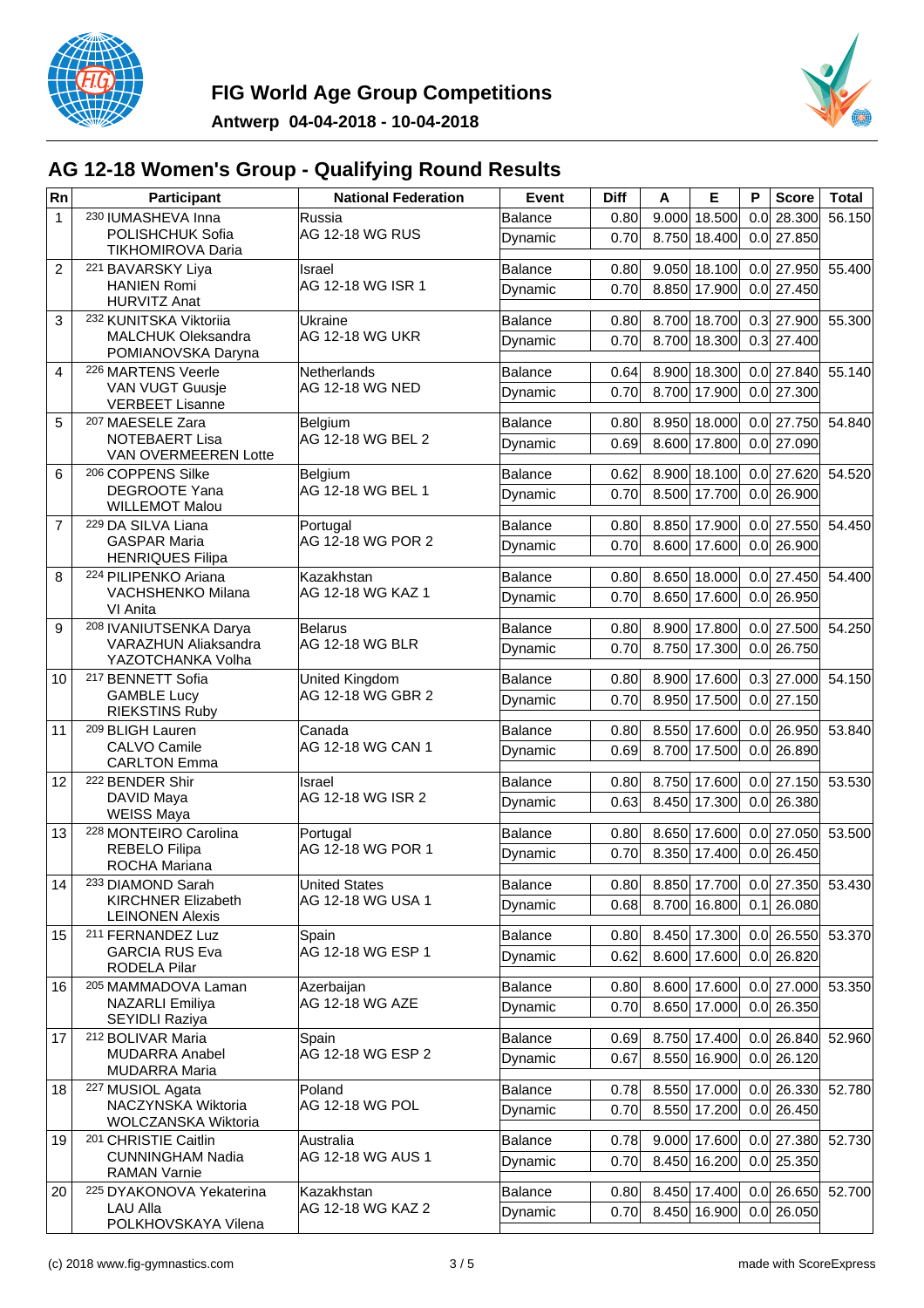

## **FIG World Age Group Competitions**



#### **Antwerp 04-04-2018 - 10-04-2018**

| 21 | 219 KORTES Kora                                       | Hungary                | Balance        | 0.80 | $0.0$   26.150<br>8.350 17.000          | 51.990 |
|----|-------------------------------------------------------|------------------------|----------------|------|-----------------------------------------|--------|
|    | <b>KUTASI Vivien</b><br><b>VINCZE Zita</b>            | AG 12-18 WG HUN 1      | Dynamic        | 0.69 | 8.350<br>16.800<br>$0.0$ 25.840         |        |
| 22 | 234 DESHPANDE Neena                                   | <b>United States</b>   | Balance        | 0.80 | 8.700 17.000<br>$\overline{0.0}$ 26.500 | 51.650 |
|    | <b>SERVELLON Samantha</b><br><b>WITANA Taylor</b>     | AG 12-18 WG USA 2      | Dynamic        | 0.70 | 8.450<br>16.000<br>$0.0$ 25.150         |        |
| 23 | 216 BLACKFORD Katie                                   | United Kingdom         | Balance        | 0.80 | $0.3$ 25.500<br>8.500 16.500            | 51.550 |
|    | <b>HOBBS Saskia</b><br>JAGGERS Mollie                 | AG 12-18 WG GBR 1      | Dynamic        | 0.70 | 8.750<br>16.600<br>$0.0$ 26.050         |        |
| 24 | 203 FRIEDEL Amelie                                    | Austria                | Balance        | 0.56 | 8.350 16.900<br>$0.3$ 25.510            | 51.390 |
|    | HAYAT-DAWOODI Hannah<br><b>WALTL Marie</b>            | AG 12-18 WG AUT 1      | Dynamic        | 0.48 | 17.200<br>$0.0$ 25.880<br>8.200         |        |
| 25 | 215 BARBERO Alicia                                    | France                 | Balance        | 0.80 | 7.900 17.000<br>$\overline{0.0}$ 25.700 | 51.350 |
|    | <b>CAUTERUCCIO Giulia</b><br><b>TOULLEC Ana-fiona</b> | AG 12-18 WG FRA 2      | Dynamic        | 0.70 | $0.0$ 25.650<br>7.950<br>17.000         |        |
| 26 | 214 CHALOPIN Lisa                                     | France                 | <b>Balance</b> | 0.80 | 8.350 16.800<br>$0.0$   25.950          | 51.120 |
|    | <b>PERCHERON Julie</b><br><b>ROBERT Valentine</b>     | AG 12-18 WG FRA 1      | Dynamic        | 0.67 | 16.400<br>$0.0$ 25.170<br>8.100         |        |
| 27 | 204 JASCHA Denise                                     | Austria                | Balance        | 0.45 | 8.100 17.200<br>$0.0$ 25.750            | 51.030 |
|    | <b>STIGLITZ Ella</b><br><b>WERNER Amelie</b>          | AG 12-18 WG AUT 2      | Dynamic        | 0.53 | 7.750<br>17.000<br>$0.0$ 25.280         |        |
| 28 | 210 ATTARD Allison                                    | Canada                 | Balance        | 0.77 | 8.150 16.500<br>$0.0$ 25.420            | 50.670 |
|    | <b>SHEMKO Emmanuelle</b><br><b>SWANEPOEL Ally</b>     | AG 12-18 WG CAN 2      | Dynamic        | 0.70 | 8.250<br>$0.0$ 25.250<br>16.300         |        |
| 29 | <sup>202</sup> DE ASIS Frances                        | Australia              | <b>Balance</b> | 0.80 | $0.0$ 25.750<br>8.550 16.400            | 50.360 |
|    | <b>HEAP Alexandra</b><br><b>LAITHWAITE Katharine</b>  | AG 12-18 WG AUS 2      | Dynamic        | 0.61 | 15.800<br>$0.0$ 24.610<br>8.200         |        |
| 30 | 218 BAIDAURI Nino                                     | Georgia                | Balance        | 0.47 | $0.9$ 23.770<br>7.700<br>16.500         | 49.570 |
|    | MGEBRISHVILI Mariam<br><b>OMIADZE Lizi</b>            | AG 12-18 WG GEO        | Dynamic        | 0.70 | 8.300<br>16.800<br>$0.0$ 25.800         |        |
| 31 | <sup>220</sup> LORINCZ Boglarka                       | Hungary                | Balance        | 0.74 | 8.000 16.400<br>$0.0$ 25.140            | 49.010 |
|    | <b>MEDER Boroka</b><br>SZABO Csilla                   | AG 12-18 WG HUN 2      | Dynamic        | 0.67 | 7.700 15.500<br>$0.0$ 23.870            |        |
| 32 | 223 GIOVE Elisa                                       | Italy                  | <b>Balance</b> | 0.75 | $0.0$ 23.950<br>8.200 15.000            | 49.010 |
|    | MAGENIS Chiara<br><b>TAVAZZI Beatrice</b>             | <b>AG 12-18 WG ITA</b> | Dynamic        | 0.66 | 16.400<br>$0.0$ 25.060<br>8.000         |        |
| 33 | 213 LIPSONEN lida                                     | Finland                | Balance        | 0.50 | 7.900 17.000<br>$0.0$ 25.400            | 48.670 |
|    | <b>LIPSONEN Oona</b><br><b>NUUTINEN Siiri</b>         | AG 12-18 WG FIN        | Dynamic        | 0.37 | $0.0$ 23.270<br>6.900<br>16.000         |        |
| 34 | 231 GAMBLIN Charlotte                                 | Switzerland            | Balance        | 0.61 | 8.250 15.800<br>$0.0$ 24.660            | 48.260 |
|    | <b>KRIM Zoe</b>                                       | AG 12-18 WG SUI        | Dynamic        | 0.65 | 7.950 15.000<br>$0.0$ 23.600            |        |
|    | PASCALI Alessia                                       |                        |                |      |                                         |        |

## **AG 12-18 Women's Pair - Qualifying Round Results**

| Rn            | <b>Participant</b>            | <b>National Federation</b> | Event          | <b>Diff</b> | A     | Е            | P                | <b>Score</b> | Total  |
|---------------|-------------------------------|----------------------------|----------------|-------------|-------|--------------|------------------|--------------|--------|
| 1             | 241 PUCKERIDGE Daisy          | lAustralia                 | <b>Balance</b> | 0.80        |       | 8.750 17.700 | 0.01             | 27.250       | 54.750 |
|               | <b>ROSE Katie</b>             | AG 12-18 WP AUS 1          | Dynamic        | 0.70        | 8.800 | 18.000       | 0.01             | 27.500       |        |
| $\mathcal{P}$ | 264 IGNATENIA Darina          | lRussia                    | lBalance       | 0.80        |       | 8.900 18.300 | 0.01             | 28,000       | 54.750 |
|               | LEONOVA Darina                | IAG 12-18 WP RUS           | Dynamic        | 0.70        |       | 8.750 17.300 |                  | 0.0 26.750   |        |
| 3             | 249 SCHUBERT Zoe              | United Kingdom             | lBalance       | 0.77        |       | 8.700 17.800 |                  | 0.0127.270   | 54.620 |
|               | <b>TURNER Francesca</b>       | IAG 12-18 WP GBR           | Dynamic        | 0.70        |       | 8.950 17.700 |                  | 0.0 27.350   |        |
| 4             | <sup>268</sup> DUBBELS Reagan | <b>United States</b>       | lBalance       | 0.80        |       | 8.900 17.900 |                  | 0.0127.6001  | 54.450 |
|               | <b>EDWARDS Alexandra</b>      | IAG 12-18 WP USA 2         | Dynamic        | 0.70        |       | 8.750 17.400 |                  | 0.0126.850   |        |
| 5             | 254 GREEN Almog               | Ilsrael                    | <b>Balance</b> | 0.80        |       | 8.800 18.000 |                  | 0.0127.6001  | 54.270 |
|               | <b>ZUNENSHINE Maayan</b>      | IAG 12-18 WP ISR 1         | Dynamic        | 0.62        | 8.750 | 17.300       | 0.0 <sub>l</sub> | 26.670       |        |
| 6             | 243 DEJONGHE Nora             | <b>Belgium</b>             | lBalance       | 0.80        |       | 8.750 18.000 |                  | 0.0127.550   | 54.120 |
|               | VAN DER TAELEN Nelle          | IAG 12-18 WP BEL           | Dynamic        | 0.57        |       | 8.900 17.100 | 0.01             | 26.570       |        |
| 7             | 265 KOBETS Valerija           | Ukraine                    | lBalance       | 0.80        |       | 8.650 17.500 |                  | $0.3$ 26.650 | 53.700 |
|               | KOZLOVSKA Viktorija           | IAG 12-18 WP UKR 1         | Dynamic        | 0.70        |       | 8.550 18.100 |                  | 0.3 27.050   |        |